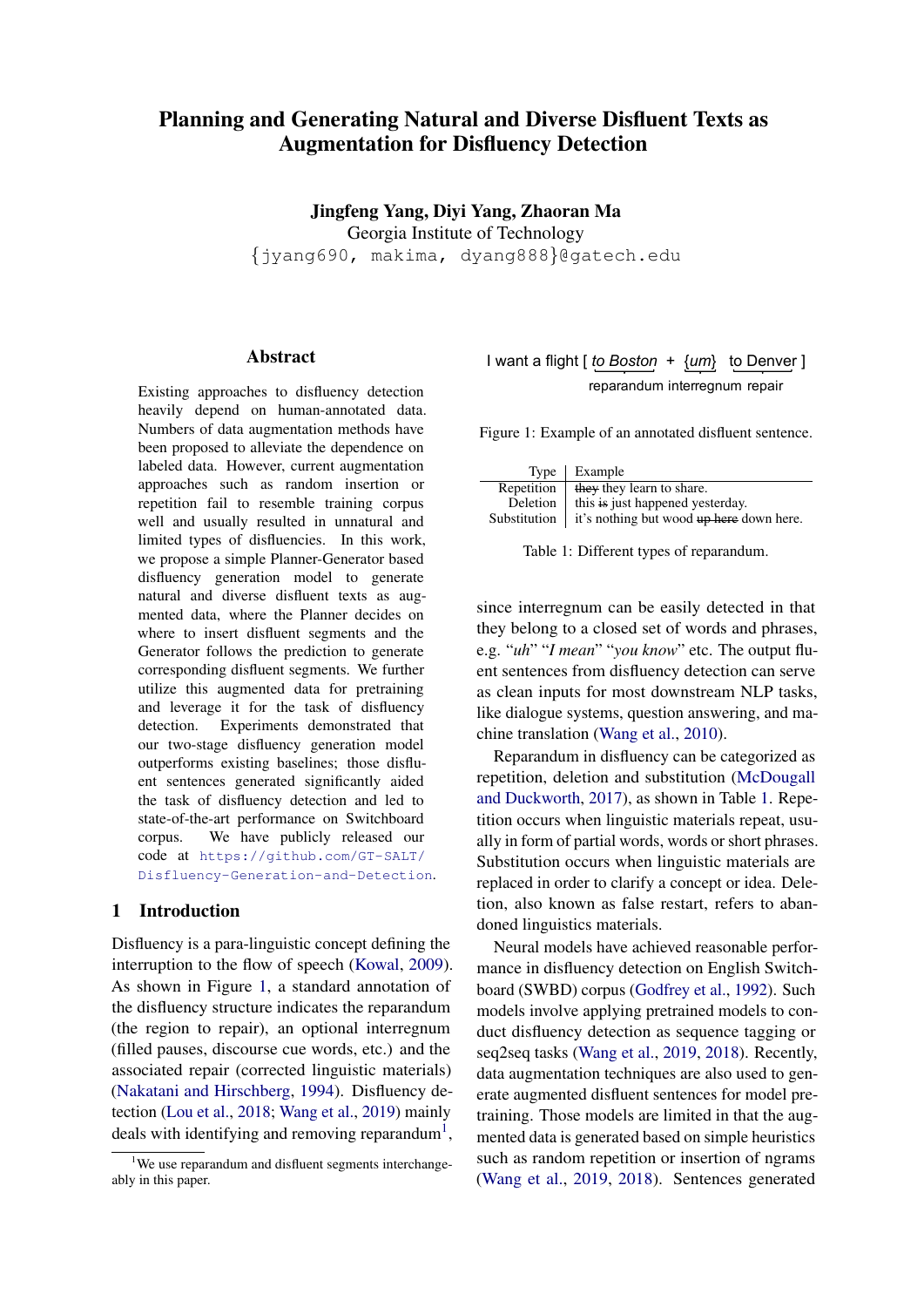<span id="page-1-0"></span>

| METHODS                   | <b>EXAMPLE</b>                           |
|---------------------------|------------------------------------------|
| Random repetition         | $(1)$ that 's that 's really good.       |
| Random insertion          | $(2)$ of a that 's really good.          |
| Generation (ours)         | $(3)$ it 's that 's really good.         |
| Generation (ours) $\vert$ | $(4)$ that would be more be worth doing. |
|                           |                                          |

Table 2: Disfluent text generated from random repetition, insertion, and our Disfluency Generation model

by such methods do not resemble natural disfluent sentences and have different distribution of disfluency patterns from original sentences in SWBD dataset. For example, in Table [2,](#page-1-0) the random insertion of "*of a*" to the example (2) "*of a that's really good*" results in a quite unnatural disfluent text, not representative of our disfluency corpus nor most commonly used practices. As a result, most sentences generated by random insertion are inefficient as augmented samples, and even lead models to deviate from SWBD dataset. This is also supported by [Gontijo-Lopes et al.](#page-8-1) [\(2020\)](#page-8-1) that suggested the augmented data should have high affinity to the original dataset. Furthermore, based on our small corpus studies, we observed that current disfluency detection models usually struggle with substitution and deletion based disfluencies, largely due to the under-representation of substitution and deletion in current training corpus. Disfluent sentences generated by random repetition or insertion rarely contain substitutions, and are thus inadequate in introducing diverse forms of disfluency.

To address this gap, we propose a generation based data augmentation method to generate natural and diverse disfluent sentences to further improve the performance of disfluency detection. This method is similar to back-translation [\(Edunov et al.,](#page-8-2) [2018\)](#page-8-2), which has been shown effective as a way of data augmentation in machine translation. Different from classical neural generation models, our generation model is in a two-stage generation manner, motivated by coarse-to-fine decoding [\(Dong](#page-8-3) [and Lapata,](#page-8-3) [2018\)](#page-8-3). Specifically, given a fluent sentence as the input, in the first stage, a Planner selects the positions of where to insert reparandum; in the second stage, a Generator generates disfluent segments accordingly for the predicted areas. Compared to generic end-to-end generation, our two-stage model separates the generation task into two steps: where to generate and what to generate. Such breakdown enables the model to only generate disfluent segments rather than the whole disfluent sentences, and to carry naturally labeled data as augmentation for disfluency detection. As shown

in Table [2,](#page-1-0) the outputs (3) and (4) from our twostage Planner-Generator model resemble natural disfluent sentences better than random insertion (2), and also introduces more substitutions (example (3) and (4)). We then utilize this Planner-Generator disfluency generation to create augmented training data for the task of disfluency detection. As an additional benefit, the disfluent texts generated by our generation model can be used as inputs of textto-speech (TTS) systems to generate more natural speech, thus improving the performance of tasks like automatic film dubbing, robotics, dialogue systems, or speech-to-speech translation, as shown by [Betz et al.](#page-8-4) [\(2015\)](#page-8-4) and [Adell et al.](#page-8-5) [\(2006\)](#page-8-5).

To sum up, our contributions are as follows:

- We design a simple two-stage Planner-Generator generation model to generate disfluent texts, and demonstrate its effectiveness over various generation baseline models.
- We utilize our generation model to generate natural and diverse augmented disfluent data for the task of disfluency detection, and obtain state-of-the-art performance. We conduct thorough error analysis and discuss specific challenges faced by current approaches.

### 2 Related Work

Disfluency Generation [Betz et al.](#page-8-4) [\(2015\)](#page-8-4) and [Adell et al.](#page-8-5) [\(2006\)](#page-8-5) used heuristic rules to generate filled pauses, repetitions in disfluent speech generation. Their works demonstrate that disfluency generation enhances the naturalness and intelligibility of speech generated by text-to-speech (TTS) systems. [Wang et al.](#page-9-6) [\(2018\)](#page-9-6) and [Wang et al.](#page-9-3) [\(2019\)](#page-9-3) randomly inserted or repeated ngrams to generate augmented disfluent sentences. Disfluent sentences generated in this method have low affinity to disfluent sentences from the benchmark dataset, and they contain few substitutions, causing limited diversity. To achieve better affinity and diversity, we design generation based data augmentation which generates natural disfluent sentences that can then be directly used to train the disfluency detection model. We adapt multi-stage coarse-to-fine neural decoders [\(Dong and Lapata,](#page-8-3) [2018\)](#page-8-3) for generation tasks to design our disfluency generation model.

Disfluency Detection Disfluency detection models mainly fall into four categories. The first one utilizes noisy channel models [\(Zwarts and Johnson,](#page-10-0) [2011;](#page-10-0) [Lou and Johnson,](#page-9-7) [2018\)](#page-9-7), which require Tree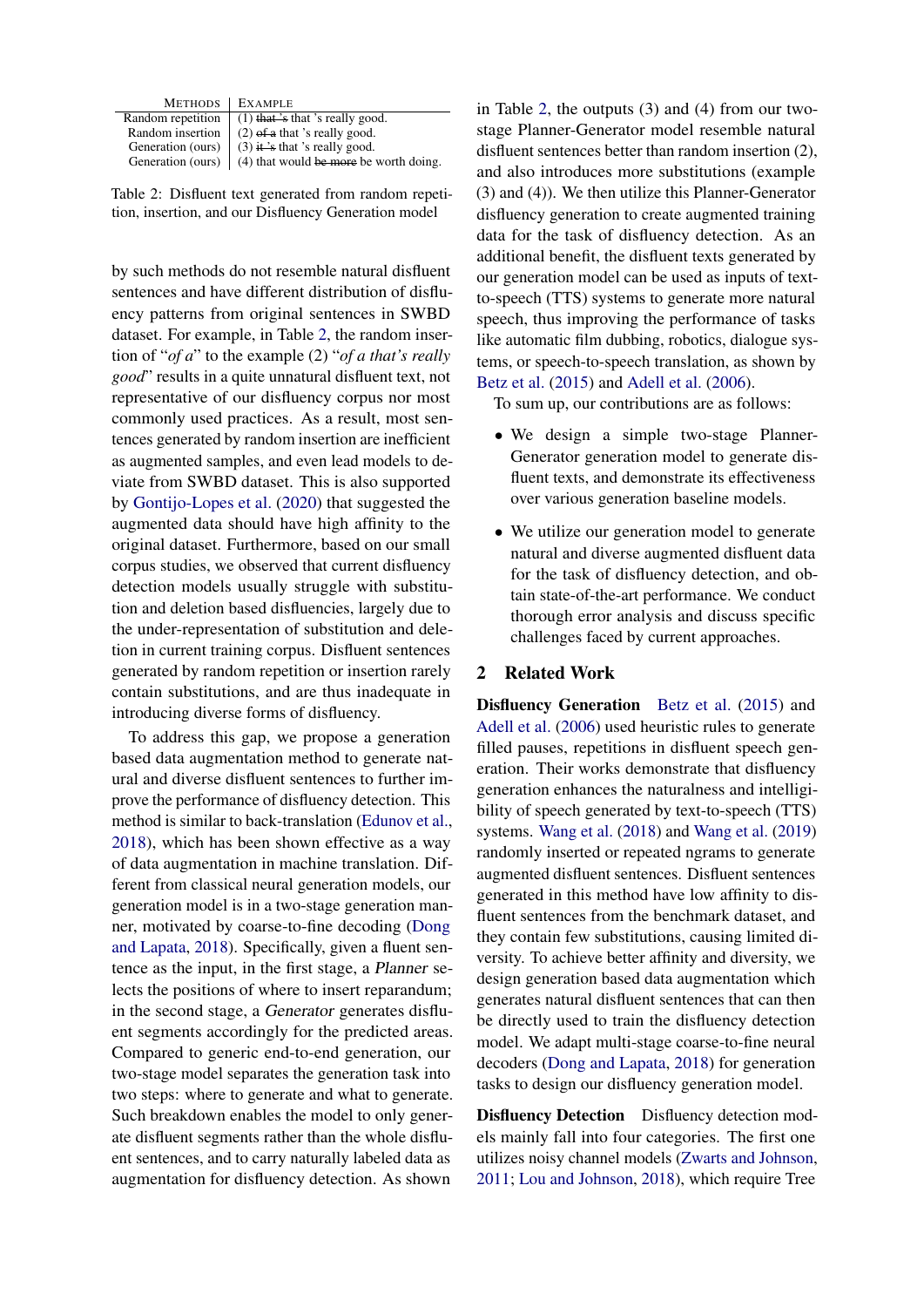Adjoining Grammar (TAG) based transducer in the channel model. The second category leverages phrase structure, which is often related to transitionbased parsing yet requires annotated syntactic structure [\(Rasooli and Tetreault,](#page-9-8) [2013;](#page-9-8) [Yoshikawa et al.,](#page-10-1) [2016;](#page-10-1) [Wu et al.,](#page-9-9) [2015;](#page-9-9) [Jamshid Lou and Johnson,](#page-9-10) [2020\)](#page-9-10). The third category frames the task as a sequence tagging task [\(Ferguson et al.,](#page-8-6) [2015;](#page-8-6) [Hough](#page-9-11) [and Schlangen,](#page-9-11) [2015;](#page-9-11) [Zayats et al.,](#page-10-2) [2016;](#page-10-2) [Lou and](#page-9-7) [Johnson,](#page-9-7) [2018;](#page-9-7) [Wang et al.,](#page-9-3) [2019\)](#page-9-3), and the last one employs end-to-end Encoder-Decoder models [\(Wang et al.,](#page-9-12) [2016,](#page-9-12) [2018\)](#page-9-6) to detect disfluent segments automatically. Traditional disfluency detection models often required additional features (e.g. POS tags) [\(Wang et al.,](#page-9-13) [2017\)](#page-9-13), syntactic annotations or external tools (e.g. TAG based transducer) [\(Lou and Johnson,](#page-9-7) [2018\)](#page-9-7) for learning. Recent disfluency detection approaches leveraged neural representations and obtained comparable results. For instance, [Lou et al.](#page-9-2) [\(2018\)](#page-9-2) adopted CNN and introduced the Auto-Correlation Operator which models more accurate word relations and similarities in order to capture "rough copies". However, most of them still heavily depend on human-annotated data. As a result, different kinds of data augmentation approaches and pretraining have been designed to alleviate such dependence. For example, [Bach and Huang](#page-8-7) [\(2019\)](#page-8-7) incorporated ELMo [\(Pe](#page-9-14)[ters et al.,](#page-9-14) [2018\)](#page-9-14) to sequence tagging model and [Dong et al.](#page-8-8) [\(2019\)](#page-8-8) used a pretrained denoising autoencoder to initialize the encoder-decoder model. [Wang et al.](#page-9-3) [\(2019\)](#page-9-3) achieved state-of-the-art performance by using data augmentation and BERT [\(Devlin et al.,](#page-8-9) [2018\)](#page-8-9) in a sequence tagging task, and [Wang et al.](#page-9-6) [\(2018\)](#page-9-6) obtained similar performance by using the same data augmentation methods in an encoder-decoder fashion. These aforementioned data-augmentation methods created augmented disfluent sentences only by randomly inserting or repeating ngrams. To this end, we introduce generation based data augmentation to first generate disfluencies and then use them for sequence tagging of disfluency detection. Note that there was a similar trend in grammatical error detection. [Felice](#page-8-10) [and Yuan](#page-8-10) [\(2014\)](#page-8-10); [Kasewa et al.](#page-9-15) [\(2018\)](#page-9-15) generated sentences with grammatical errors to augment the training data of grammatical error detection.

#### 3 Method

#### <span id="page-2-0"></span>3.1 Disfluency Generation

Our goal is to generate a natural disfluent sentence from a fluent sentence. For this purpose, we introduced a Planner and Generator based model, as shown in Figure [2,](#page-3-0) which is described as follows.

Let  $x = x_1, x_2, \dots, x_{|x|}$  denote a fluent sentence,  $y = y_1, y_2, \dots, y_{|y|}$  denote the corresponding disfluent sentence. We estimated  $p(y|x)$  via a two stage generation process:

$$
p(\mathbf{y}|\mathbf{x}) = p(\mathbf{y}|\mathbf{x}, \mathbf{a})p(\mathbf{a}|\mathbf{x}), \quad (1)
$$

where  $\mathbf{a} = a_1, a_2, \dots, a_{|a|}$  is a decision sequence with the same length as  $x$ .  $a_i$  is either 1 or 0, which represents whether a disfluent segment (reparandum) should be added after  $x_i$  or not. We assumed  $a_i$  are independent of each other and further decomposed our objective as follows:

$$
p(\mathbf{a}|\mathbf{x}) = \prod_i p(a_i|\mathbf{x}) \tag{2}
$$

$$
p(\boldsymbol{y}|\boldsymbol{x},\boldsymbol{a}) = \prod_{j} p(y_j|y_{
$$

**Planner** At the first *Planning* stage, we used an encoder  $e_1$  to obtain representations of  $x$ :

$$
\mathbf{h} = h_1, h_2, \cdots, h_{|x|} = f_{e_1}(x_1, x_2, \cdots, x_{|x|})
$$
\n(4)

Then we used  $h$  to get the decision probability  $a_i$ :

$$
p(a_i|\boldsymbol{x}) = \text{softmax}(W_1 h_i + b_1) \tag{5}
$$

Generator: Encoder We used another encoder  $e_2$  to get the representations of x as the conditional state of the second stage:

$$
\hat{\boldsymbol{h}} = \hat{h}_1, \hat{h}_2, \cdots, \hat{h}_{|x|} = f_{e_2}(x_1, x_2, \cdots, x_{|x|})
$$
\n(6)

Encoder  $e_1$  and  $e_2$  can be Bidirectional LSTM or Transformer [\(Vaswani et al.,](#page-9-16) [2017\)](#page-9-16).

**Generator: Decoder**  $p(y_j | y_{\le j}, x, a)$  was computed based on the output  $(\bar{h}_j)$  of the corresponding step of decoder. As shown in Figure [2,](#page-3-0) in our PG model, the input  $z_i$  of j-th step of decoder is determined by the value of corresponding  $a_i$  (E is the embedding layer of decoder):

$$
z_j = \begin{cases} h_i & \text{if } a_i = 0 \text{ or } (a_i = 1 \text{ and} \\ y_j \text{ is the first word of reparamdum)} \\ E(y_{j-1}) & \text{otherwise,} \end{cases}
$$

(7)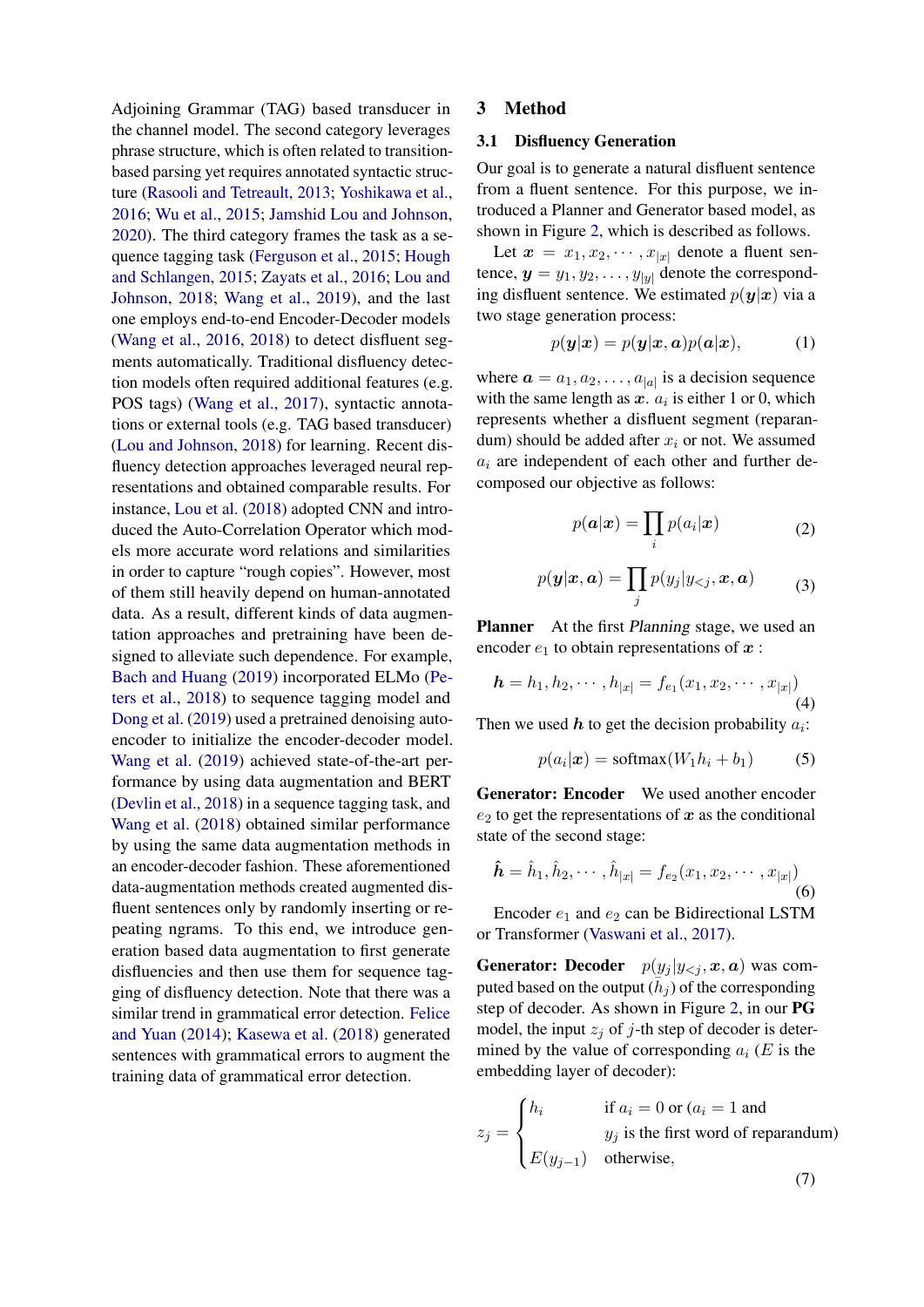<span id="page-3-0"></span>

Figure 2: Our two-stage disfluency generation model with Planner and Generator (PG model).

Alternatively, to make the model focus less on local contexts for less copied words, we can use a decoder with less connection with Planner (PG-LC):

$$
z_j = \begin{cases} E(x_i) & \text{if } a_i = 0\\ h_i & \text{if } a_i = 1 \text{ and} \\ y_j \text{ is the first word of reparamdum} \\ E(y_{j-1}) & \text{otherwise,} \end{cases}
$$
(8)

We can also use a decoder with no connection with Planner (PG-NC), where we separate Generator from Planner and only use the decision sequence to guide generation. This modification is the basis of the models with higher generation diversity:

$$
z_j = \begin{cases} E(x_i) & \text{if } a_i = 0 \text{ or } (a_i = 1 \text{ and} \\ y_j \text{ is the first word of reparamdum)} \\ E(y_{j-1}) & \text{otherwise,} \end{cases}
$$

(9)

We used LSTM as the decoder, and the decoder's hidden vector at the  $j$ -th time step is computed by

$$
\bar{h}_j = f_{\text{LSTM}}(\bar{h}_{j-1}, z_j)
$$
 (10)

where  $\bar{h}_0 = \hat{h}_{|x|}$  if we use the last hidden state of encoder to initialize the first state of decoder;  $\bar{h}_0 = 0$  if we do not use such initialization (ID), decreasing the decoder's dependence on the encoder for high diversity of generated disfluent segments.

Based on encoder's hidden vectors  $\hat{h}$  and decoder's hidden vectors  $\bar{h}$ , we used attention and copying mechanism to compute  $p(y_i | y_{\le i}, x, a)$ , similarly to [See et al.](#page-9-17) [\(2017\)](#page-9-17). Alternatively, we also computed it without attention (AD) or copying mechanism (CD) for high diversity of the generated reparandum. The decoder can also be replaced with Transformer or GPT2 [\(Radford et al.,](#page-9-18) [2019\)](#page-9-18).

Training and Inference The training objective is to maximize the log likelihood of the disfluent sentence given the fluent sentence:

$$
\max \sum_{(\boldsymbol{x}, \boldsymbol{a}, \boldsymbol{y}) \in \mathcal{D}} \log p(\boldsymbol{y}|\boldsymbol{x}, \boldsymbol{a}) + \log p(\boldsymbol{a}|\boldsymbol{x}), \tag{11}
$$

here  $D$  represents all training pairs.

During inference stage, Planner chose 0 or 1 with higher probability in each step to generate the decision sequence  $\alpha$ . Alternatively, the Planner can also be an oracle Planner, whose predictions are gold decision sequences for the purpose of higher accuracy, or a heuristic Planner, whose predictions are selected according to simple heuristics for higher diversity in data augmentation. When generating the final disfluent sentence  $y$ , assume  $y_i$  is generated based on  $a_i$ . If  $a_i = 0$ , we directly copy  $x_{i+1}$ as  $y_i$ ; if  $a_i = 1$ , the Generator generates a sequence of words as reparandum before copying  $x_{i+1}$ .

#### <span id="page-3-1"></span>3.2 Disfluency Detection

We regarded the disfluency detection task as a sequence tagging task. We denoted  $i$ -th sentence with T words as  $s_i = \{w_t | t = 1, \ldots, T\}$ , the input of our model is  $\{s_1, s_2, \ldots, s_N\}$ , where N is the number of sentences in the dataset. The corresponding output is  $\{q_1, q_2, \ldots, q_N\}$ , where  $q_i$  is the label sequence of *i*-th sentence,  $q_i = \{l_t | t = 1, ..., T\}$ .  $l_t \in \{I, O\}$ , where  $I(O)$  represents that the word is in (or outside) the region of reperandum.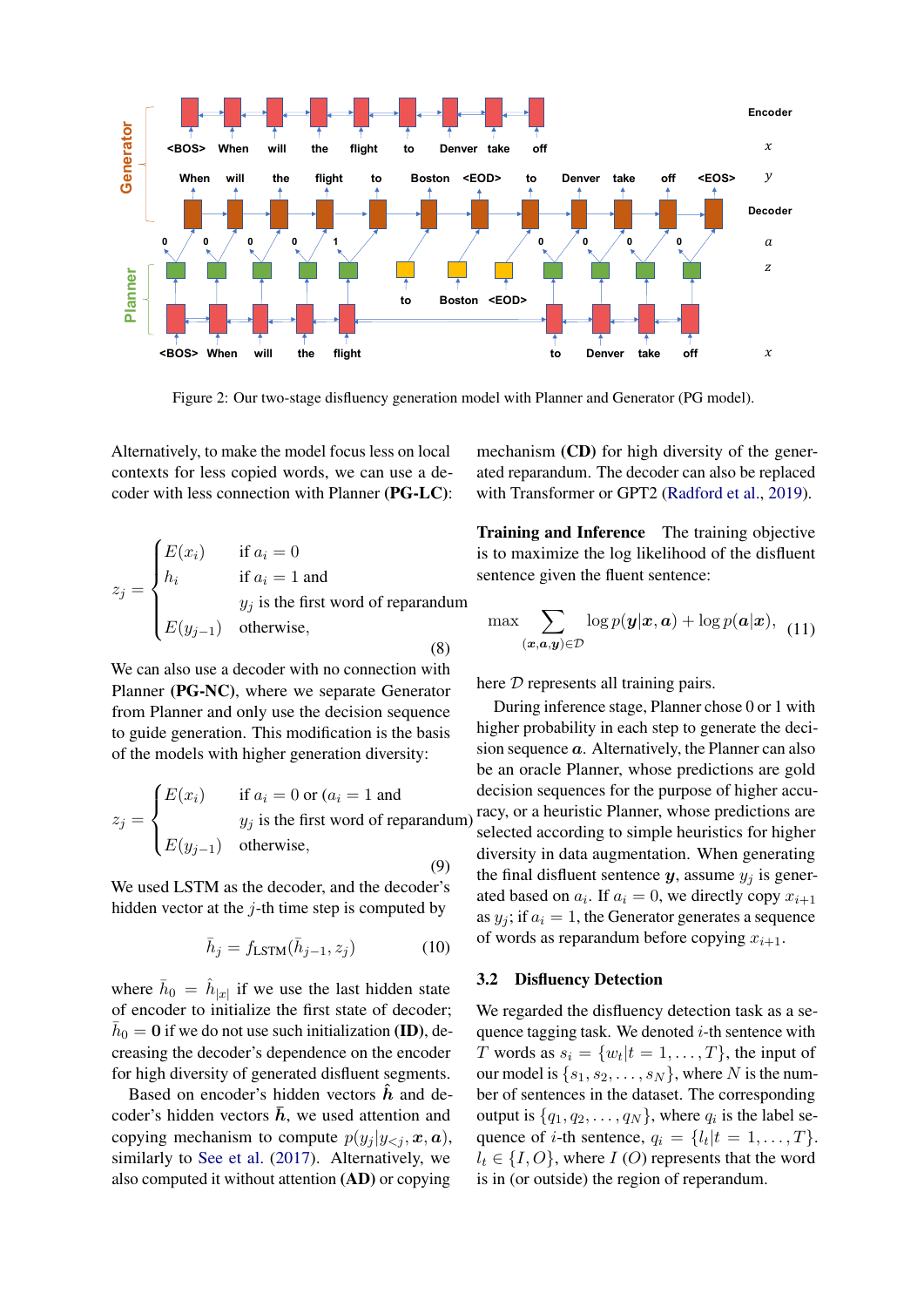#### <span id="page-4-0"></span>3.2.1 Heuristic based Data Augmentation

Pretraining the model on augmented data has been proved as effective [\(Wang et al.,](#page-9-3) [2019,](#page-9-3) [2018\)](#page-9-6) before training the model on the SWBD dataset. Note that, compared to multi-task learning and using Sentence Pair Classification Task as an auxiliary task by [Wang et al.](#page-9-3) [\(2019\)](#page-9-3), our study mainly focuses on sequence tagging pretraining. To generate an augmented disfluent sentence for any fluent sentence, we followed the augmentation method in [Wang et al.](#page-9-3) [\(2019\)](#page-9-3). First we used the heuristic of randomly choosing one to three positions in a fluent sentence. Then, for each position  $k$ :

- *Insertion* : we randomly picked a *m*-gram (*m* is randomly selected from one to six) from the news corpus and inserted it to the position k.
- *Repetition* : *m* (the length of repeated words, randomly selected from one to six) words starting from the position  $k$  were repeated.

### 3.2.2 Generation based Data Augmentation

These augmented sentences generated from *Insertion* are often not natural, since those inserted mgrams are randomly picked from the whole corpus which may be irrelevant to the current sentence. This creates large discrepancies between the distribution of augmented sentences and the original corpus, and further hinders the effectiveness of augmented data. To introduce more natural and diverse generated disfluencies, we introduced this generation based data augmentation mode:

• *Generation*: we used our PG-based model to generate reparandum starting from position  $k$ .

### 3.2.3 Sequence Tagging

For the sequence tagging model, instead of using Transformer or the combination of trainable Transformer and frozen BERT as [Wang et al.](#page-9-3) [\(2019\)](#page-9-3) did, we directly adopted trainable BERT for both pretraining and fine tuning. First we got the probability of labels of each word:

$$
\{h_1, h_2, \dots, h_T\} = \text{BERT}(\{w_1, w_2, \dots, w_T\})
$$

$$
p_t = \text{softmax}(Wh_t + b)
$$
(12)

Eventually, the goal of the model is to minimize the objective, the cross-entropy (CE) loss:

$$
L = \mathbb{E}_{(s,l)} \sum_{t=1}^{T} \text{CE}(l_t, p_t)
$$
 (13)

#### 4 Experiments and Results

#### 4.1 Dataset

For disfluency detection, we used English Switchboard Dataset. Similar to [Charniak and John](#page-8-11)[son](#page-8-11) [\(2001\)](#page-8-11), we split the dataset to training set  $sw23[\star].dps$ , development set sw4[5-9][ $\star$ ].dps, and test set sw4[0-1][ $\star$ ].dps. Following [Hough and](#page-9-11) [Schlangen](#page-9-11) [\(2015\)](#page-9-11), we lower-cased the text and removed all punctuation and partial words. For disfluency generation, all sentences with reparandum were treated as disfluent sentences. Specifically, our training set contains 29k disfluent sentences out of 173k sentences. In development set, 2k sentences in a total of 10k sentences are disfluent sentences. In test set, 1.6k sentences out of 7.9k sentences are disfluent sentences.

#### 4.2 Evaluation

To measure whether generated disfluent sentences are natural, we compared them with reference disfluent sentences based on two generation related metrics: BLEU [\(Papineni et al.,](#page-9-19) [2002\)](#page-9-19) and Sentence Accuracy, i.e. the percentage of the generated sentences that exactly match the ground-truth disfluent sentences.

Furthermore, we evaluated the naturalness of model outputs according to human judgment. Due to budget issue, we only selected the model (PG-NC-AD-ID) and the baseline (*Insertion* & *Repetition*) with the highest diversity based on automatic measures. For those two models, we randomly selected 100 generated disfluent sentences and they were assessed on Amazon Mechanical Turk. We elicited 3 responses per HIT. For each sentence, *Natural* was marked with a score of one, *Unnatural* sentences with 0.5, and zero for *Incomprehensible* ones. Average Human-evaluated Naturalness (HN) score thus ranged from 0 (worst) to 1 (best).

We also designed metrics to measure the diversity of disfluent segments, similarly to [Li et al.](#page-9-20) [\(2015\)](#page-9-20). Specifically, we calculated the number of new unigrams and bigrams in the generated disfluent segments. The value was scaled by the total number of generated tokens in the disfluent segments (shown as Diverse-1 and Diverse-2 in Table [3\)](#page-5-0). To evaluate disfluency detection, we used standard metrics: Precision, Recall and F-score.

#### 4.3 Training Details

For disfluency detection, we used BERT-baseuncased [\(Wolf et al.,](#page-9-21) [2019\)](#page-9-21). In both pretraining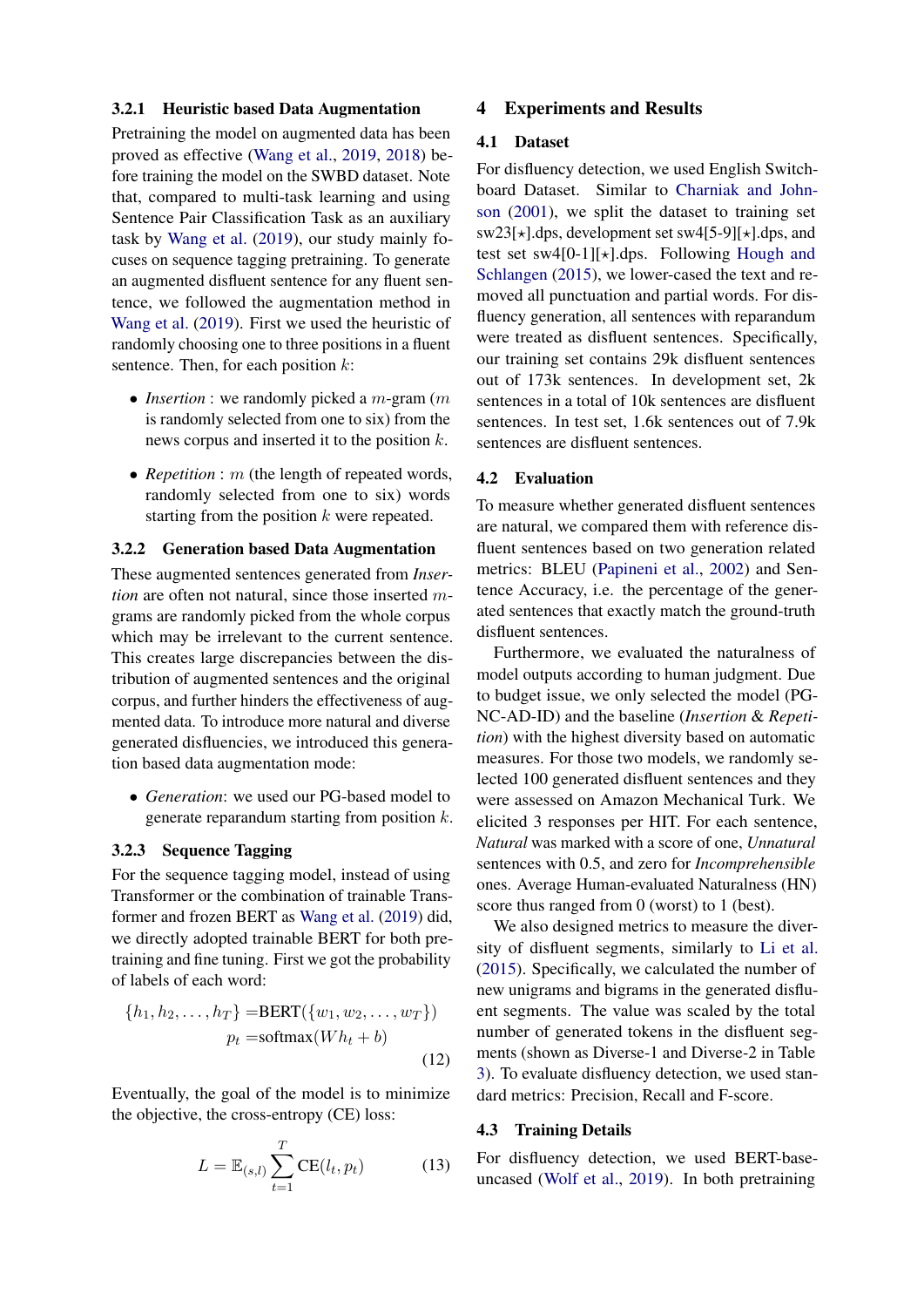<span id="page-5-0"></span>

|                              | Without Oracle Decision |          |           | With Oracle Decision |                          |                          |          |           |           |
|------------------------------|-------------------------|----------|-----------|----------------------|--------------------------|--------------------------|----------|-----------|-----------|
|                              | <b>BLEU</b>             | Sent Acc | Diverse-1 | Diverse-2            | HN                       | <b>BLEU</b>              | Sent Acc | Diverse-1 | Diverse-2 |
| Simple Copy                  | 0.8023                  | $\Omega$ |           |                      | $\overline{\phantom{0}}$ |                          |          |           |           |
| Seq2Seq (Luong et al., 2015) | 0.7244                  | 0.1036   |           |                      |                          |                          |          |           |           |
| CopyNet (Gu et al., $2016$ ) | 0.8037                  | 0.1390   |           |                      |                          |                          |          |           |           |
| BART (Lewis et al., 2019)    | 0.8050                  | 0.0644   |           |                      |                          |                          |          |           |           |
| Insertion & Repetition       | 0.5792                  | 0.0006   | 47.34%    | 43.04%               | 0.6517                   | $\overline{\phantom{a}}$ |          |           |           |
| PG-Transformer (ours)        | 0.8176                  | 0.1308   | 2.63%     | $0.79\%$             | ٠                        | 0.8662                   | 0.3519   | 0.82%     | $4.02\%$  |
| PG (ours)                    | 0.8173                  | 0.1428   | 1.34%     | 2.16%                | ٠                        | 0.8727                   | 0.3765   | $0.85\%$  | $3.37\%$  |
| PG-LC (ours)                 | 0.8177                  | 0.1421   | $1.70\%$  | $0.51\%$             | ٠                        | 0.8684                   | 0.3588   | $1.74\%$  | 0.48%     |
| PG-NC (ours)                 | 0.8155                  | 0.0992   | 4.15%     | 1.71%                | ٠                        | 0.7144                   | 0.1642   | $3.34\%$  | 7.81%     |
| PG-CD (ours)                 | 0.8297                  | 0.1346   | 1.50%     | 1.82%                | ٠                        | 0.8716                   | 0.3481   | 1.40%     | $3.57\%$  |
| PG-NC-CD (ours)              | 0.8179                  | 0.1030   | $3.47\%$  | 13.35%               | ٠                        | 0.7579                   | 0.1598   | $7.19\%$  | 36.73%    |
| PG-NC-AD (ours)              | 0.8178                  | 0.1061   | 4.38%     | 8.64%                | Ξ.                       | 0.7738                   | 0.1819   | 9.63%     | 34.26%    |
| PG-NC-AD-ID (ours)           | 0.7925                  | 0.0310   | 61.04%    | 52.06%               | 0.7642                   | 0.747                    | 0.0499   | 64.85%    | 69.75%    |

Table 3: Disfluency generation results in terms of BLEU, Sentence Accuracy (Sent Acc), Human-evaluated Naturalness (HN), Diverse-1 and Diverse-2. We show the performances of all variants of our PG-based models.

<span id="page-5-1"></span>

|            | Insertion      | Repetition | Generation | Total |
|------------|----------------|------------|------------|-------|
| BERT-RI3   | 1.5M           | 1.5M       | 0M         | 3M    |
| BERT-G3    | 0 <sub>M</sub> | 0M         | 3M         | 3M    |
| BERT-GR3   | 0 <sub>M</sub> | 1.5M       | 1.5M       | 3M    |
| BERT-GRI3  | 1 M            | 1M         | 1 M        | 3M    |
| BERT-GRI20 | 6.6M           | 6.7M       | 6.7M       | 20M   |

Table 4: Composition of augmented data for each model.

and fine-tuning stages, we used Adam optimizer with learning rate 1e-5 and batch size 32. For disfluency generation, we trained LSTM with learning rate 1e-2 and Transformer with learning rate 1e-4.

#### 4.4 Models and Baselines

For pretraining, we followed [Wang et al.](#page-9-3) [\(2019\)](#page-9-3) to use WMT2017 monolingual language model training data as unlabeled data. The data augmentation methods in Section [3.2](#page-3-1) were used to generate augmented disfluent sentences. [Wang et al.](#page-9-3) [\(2019\)](#page-9-3) used 3 million sentences in the sequence tagging task and 9 million sentence pairs in the sentence classification task. We used 3 million sentences for fair comparison and also experimented with 20 million sentences to examine the effect of data size. In Table [4,](#page-5-1) we show the composition of augmented sentences in all of our models. Note that [Wang](#page-9-6) [et al.](#page-9-6) [\(2018\)](#page-9-6) and [Bach and Huang](#page-8-7) [\(2019\)](#page-8-7) treated interregnum and reparandum types equally as disfluent segments when training and evaluating their models, while others in Table [5](#page-6-0) only focused on reparandum which is more difficult to detect. [Bach](#page-8-7) [and Huang](#page-8-7) [\(2019\)](#page-8-7) used a different way of splitting training and development set, whose training set had more data. Given the different setups, we did not compare with [Wang et al.](#page-9-6) [\(2018\)](#page-9-6) and [Bach and](#page-8-7) [Huang](#page-8-7) [\(2019\)](#page-8-7).

For disfluency generation, we applied various

combinations of our model settings described in [3.1.](#page-2-0) In PG-Transformer, encoders and decoders are all Transformer, while all the other models use LSTM. Planner-Generator (PG), PG with less Planner-Generator connection (PG-LC), and PG with no Planner-Generator connection (PG-NC) are models that generate relatively natural disfluent sentences (high BLEU and Sent Acc). For higher diversity, PG-CD is PG without copying mechanism. Likewise, PG-NC-CD is PG-NC without copying mechanism, while PG-NC-AD is PG-NC without attention mechanism. In the extreme case, PG-NC-AD-ID is PG-NC without attention mechanism and encoder-Initialized decoder for high diversity. We used Simple Copy (directly copy input as output), Random *Insertion* & *Repetition* of ngrams, LSTM and Attention based Seq2Seq model, CopyNet and pretrained BART as baselines.

Since our models enable the control of generating reparandum based on any given decision sequences, we examined their performances with and without oracle decision sequences, i.e. the positions of the reparandum in generated sentences are the same as the references.

In order to use our model to generate diverse disfluent sentences, we experimented with different variants of PG and found PG-NC-AD-ID produced better performances. Thus we finally chose PG-NC-AD-ID and the heuristic Planner applying the position choosing heuristic described in Section [3.2.1,](#page-4-0) since the model-based Planner always chose certain most probable positions, and generated less diverse disfluent sentences, which did not work well as augmented data GPT2 was used to replace the LSTM decoder and trained on a partial pretraining dataset to alleviate the domain gap.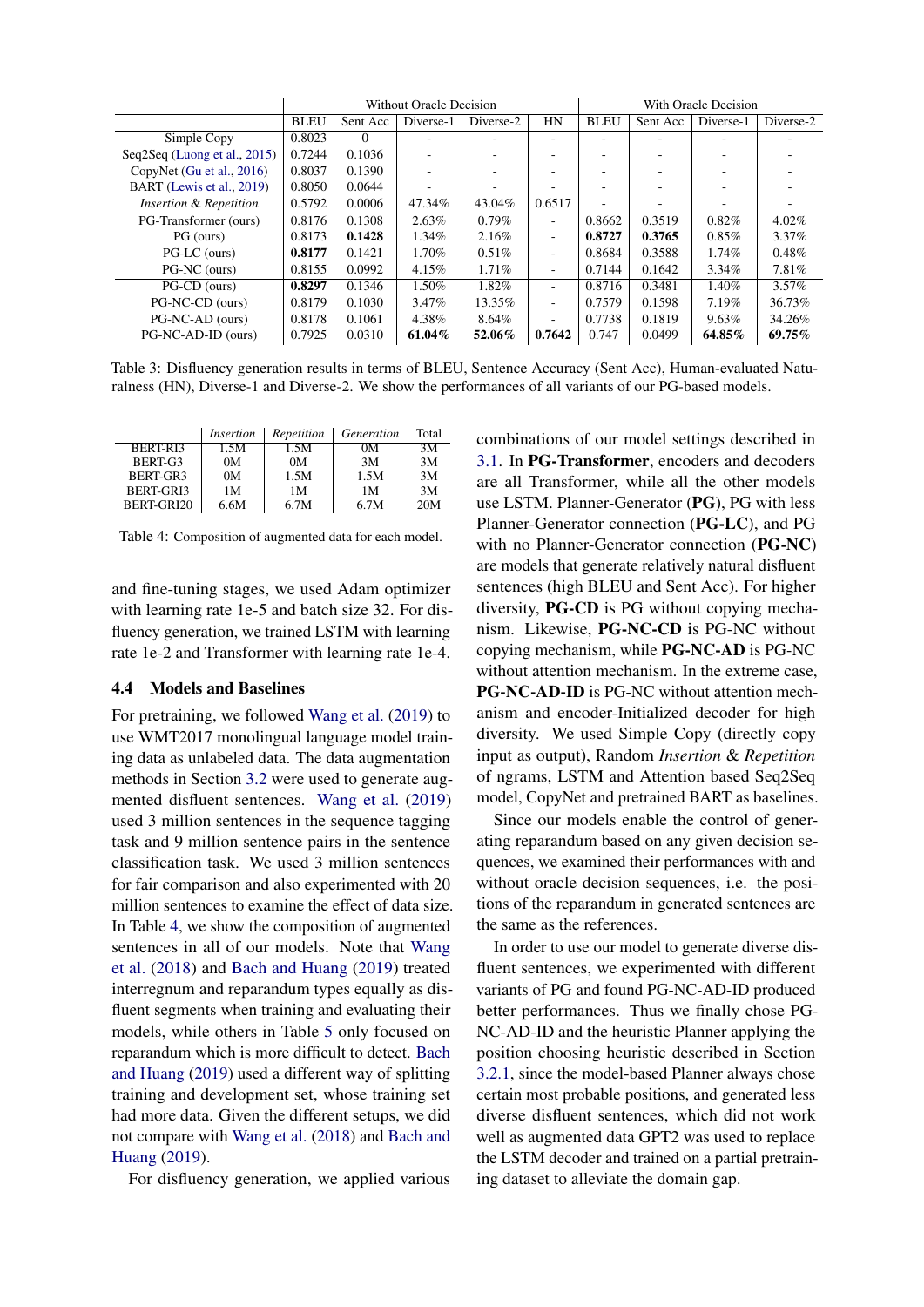<span id="page-6-0"></span>

|                                        | Setting                                  | Precision | Recall | F-score   |
|----------------------------------------|------------------------------------------|-----------|--------|-----------|
| LSTM (Zayats et al., $2016$ )          | seq-tagging & ad-hoc features            | 0.878     | 0.711  | 0.786     |
| semi-CRF (Ferguson et al., 2015)       | seq-tagging & ad-hoc features            | 0.900     | 0.812  | 0.854     |
| Bi-LSTM (Zayats et al., 2016)          | seq-tagging & ad-hoc features            | 0.918     | 0.806  | 0.859     |
| LSTM-NCM (Lou and Johnson, 2018)       | seq-tagging                              |           |        | 0.868     |
| Transition-based (Wang et al., 2017)   | parsing & ad-hoc features                | 0.911     | 0.841  | 0.875     |
| NMT (Dong et al., 2019)                | sequence to sequence & denoising         | 0.945     | 0.841  | 0.890     |
| Transformer (Wang et al., 2019)        | seq-tagging & multitask & 3M pretraining | 0.934     | 0.873  | 0.902     |
| Transformer & BERT (Wang et al., 2019) | seq-tagging & multitask & 3M pretraining |           | -      | 0.914     |
| BERT (ours)                            | seq-tagging                              | 0.949     | 0.867  | 0.906     |
| BERT-G3 (ours)                         | seq-tagging $& 3M$ pretraining           | 0.946     | 0.878  | 0.911     |
| BERT-RI3 (ours)                        | seq-tagging $& 3M$ pretraining           | 0.951     | 0.881  | 0.915     |
| BERT-GR3 (ours)                        | seq-tagging & 3M pretraining             | 0.946     | 0.890  | 0.917     |
| BERT-GRI3 (ours)                       | seq-tagging $& 3M$ pretraining           | 0.951     | 0.894  | $0.922 +$ |
| BERT-GRI20 (ours)                      | seq-tagging $& 20M$ pretraining          | 0.945     | 0.902  | 0.923     |

Table 5: Results of disfluency detection. F-score is the major metric. "ours" represents our implementations. The mark  $\dagger$  denotes that the results are significant with the significance level  $p < 0.05$ . Specifically, p-value is 0.0003 comparing BERT-GRI3 and BERT. p-value is 0.0259 comparing and BERT-GRI3 and BERT-RI3.

#### 4.5 Disfluency Generation Result

Table [3](#page-5-0) shows the disfluency generation results. Despite its relatively high diversity, *Insertion* & *Repetition* baseline had a low BLEU score and an almost zero Sent Acc, which indicates that disfluent sentences generated in such manners are neither natural nor similar to real disfluency distributions in SWBD dataset. Simple Copy baseline maintained high BLEU yet failed to generate any disfluent sentences with zero Sent Acc. Other neural baselines were able to achieve reasonable BLEU and Sent Acc. However, their results could not serve as augmented data to pretrain sequence tagging models, since there was no indication where were the disfluent segments in output sentences.

All of our proposed PG-based models outperformed *Insertion* & *Repetition* in terms of BLEU and Sent Acc, which shows that our generated results were closer to natural disfluent sentences than random *Insertion* & *Repetition* of ngrams were. Among our models, PG-Transformer, PG and PG-LC generated the most natural disfluent sentences, leading to the highest BLEU and Sent Acc. Our LSTM-based models PG and PG-LC outperformed all of the baselines in terms of Sent Acc and BLEU, despite that PG-Transformer was slightly overshadowed by CopyNet in terms of Sent Acc. The performance boost of our PG based models mainly came from our two-stage Planner-Generator process, since the hidden states of the first stage were used as initial input to guide the generation of reparandum in the second stage.

We found that without copying mechanism , PG-CD model harmed Sent Acc but would not drastically decrease BLEU compared with PG. Without

the state passing between Planner and Generator Decoder, PG-NC severely harmed Sent Acc as well as BLEU, while it improved the generation diversity. Without copying mechanism and state passing (PG-NC-CD), the diversity boosted significantly. This demonstrates that copying mechanism and state passing between Planner and Generator Decoder together forced the model to generate repetitions. The deletion of those two mechanisms were responsible for increased substitutions and deletions and decreased repetitions in results, leading to a higher diversity of disfluent sentences.

Without the attention between Generator Encoder and Generator Decoder, PG-NC-AD had little improvement in diversity compared to PG-NC-CD. However, when deleting the mechanism of using the last state of Generator Encoder as the initial state of Generator Decoder (PG-NC-AD-ID), diversity increased substantially. This made the Generator Decoder an unconditional language model trained on the dataset. Although the PG-NC-AD-ID model decreased BLEU and Sent Acc, it still generated more natural disfluent sentences than *Insertion* & *Repetition*, as demonstrated by higher automatic evaluation metrics (BLEU, Sent Acc) and human evaluation metric (HN). Considering that PG-NC-AD-ID outperformed *Insertion* & *Repetition* in all metrics, we used this model to generate diverse and natural augmented disfluent sentences for disfluency detection. As we expected, with oracle decision sequences, nearly all models achieved significantly better BLEU and Sent Acc.

#### 4.6 Disfluency Detection Result

We used the above generation based augmented data to further improve disfluency detection. The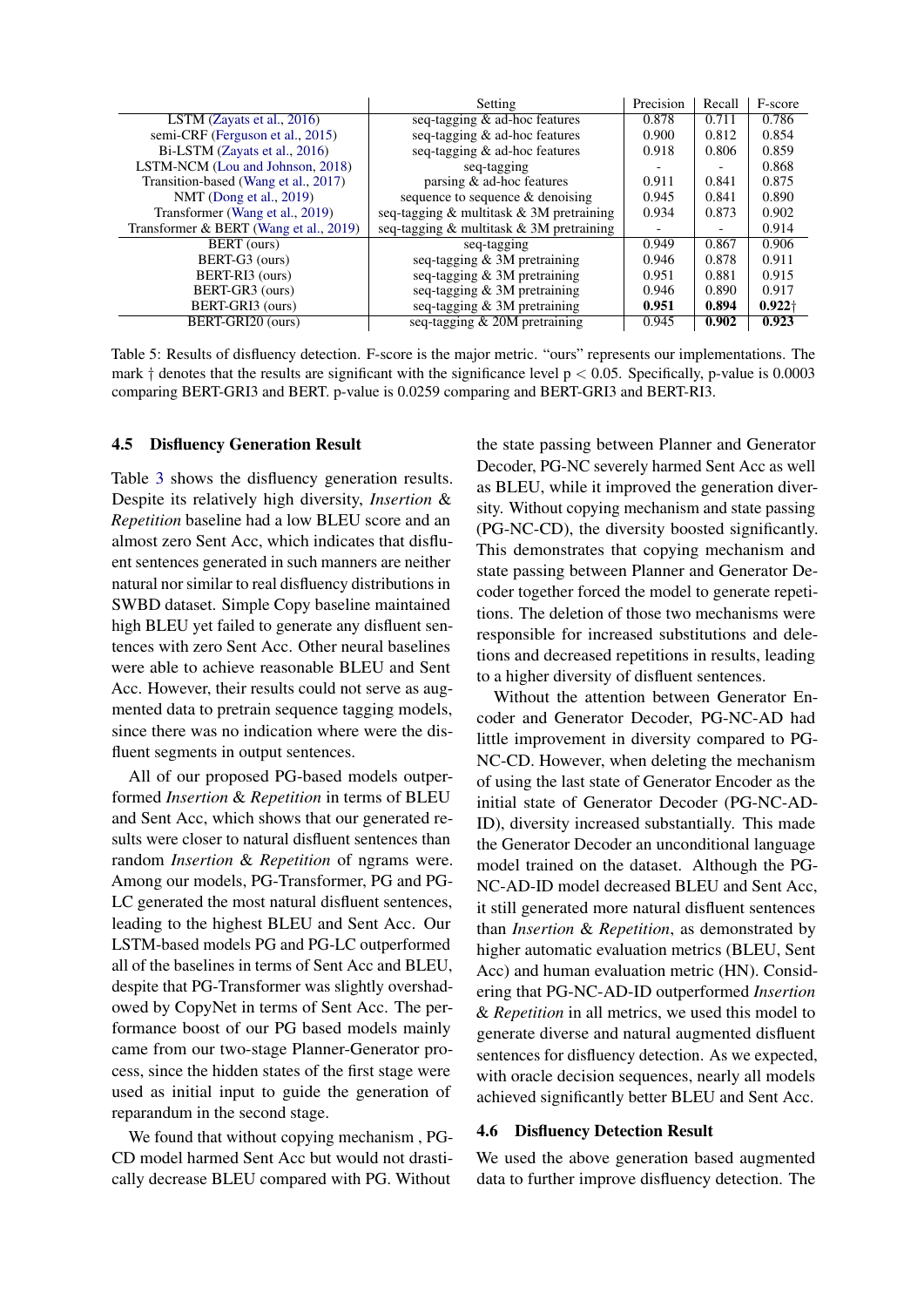<span id="page-7-0"></span>

|                        | Repetition | Substitution | <b>Deletion</b> |
|------------------------|------------|--------------|-----------------|
| Insertion & Repetition | 46.64%     | 13.14%       | $40.22\%$       |
| РG                     | 85.68%     | 13.08%       | 1.24%           |
| PG-NC-AD-ID            | 19.80%     | 25.27%       | 54.93%          |

Table 6: Different types of generated disfluecies.

<span id="page-7-1"></span>

|                      | Repetition | Substitution | Deletion |
|----------------------|------------|--------------|----------|
| <b>BERT</b>          | $0.64\%$   | $8.51\%$     | $2.74\%$ |
| BERT-RI3             | $0.35\%$   | 8.83%        | 2.68%    |
| BERT-GR <sub>3</sub> | 0.40%      | 8.10%        | 2.95%    |
| BERT-GRI3            | 0.40%      | 7.60%        | 2.60%    |

Table 7: The percentage of false negative errors in reference test set of disfluency detection (lower is better).

results are shown in Table [5.](#page-6-0) We found that BERT without pretraining already achieved competitive results. BERT-G3 performed better than BERT, showing the effectiveness of our generation based data augmentation. Our BERT-RI3 performed similarly to [Wang et al.](#page-9-3) [\(2019\)](#page-9-3), although we did not use Sentence Pair Classification Task as an auxiliary task during pretraining. The reason might be that we fine-tuned the BERT model during both pretraining and SWBD training, while [Wang et al.](#page-9-3) [\(2019\)](#page-9-3) trained a Transformer during these stages and combined it with a fixed BERT when training on SWBD. Overall, when using *Repetition* & *Insertion* to do data augmentation, BERT-RI3 performed better than BERT.

After replacing *Insertion* with *Generation*, BERT-GR3 outperformed BERT-RI3 and [Wang](#page-9-3) [et al.](#page-9-3) [\(2019\)](#page-9-3). When adding *Generation* upon *Repetition* and *Insertion*, BERT-GRI3 achieved even better performance, a new state-of-the-art performance. We also did significance test with Bootstrap [\(Berg-Kirkpatrick et al.,](#page-8-13) [2012\)](#page-8-13), BERT-GRI3 significantly outperformed BERT-RI3 and BERT with significance level  $p=0.0259$  and  $p=0.0003$  respectively. This not only demonstrated the effectiveness of our disfluency generation based data augmentation, but also showed that disfluencies generated by our generation model are orthogonal to those generated by *Insertion* & *Repetition*. A comparison between the precision and recall of BERT-GRI3 and BERT revealed that the improvements of pretraining mainly come from its higher recall, indicating that pretraining can help the model to detect more disfluencies while obtaining similar accuracies. When pretraining data size was increased, BERT-GRI20 did not significantly outperform BERT-GRI3.

Impact of Augmented Disfluency Types: We summarized different types of generated disfluen-

<span id="page-7-2"></span>

| Type                          | Count | Percentage |
|-------------------------------|-------|------------|
| Noisy Annotation              | 112   | 24.83%     |
| Substitution (False Negative) | 103   | 22.84%     |
| Deletion (False Negative)     | 90    | 19.96%     |
| Repetition (False Negative)   | 45    | 9.98%      |
| Ambiguous                     | 38    | 8.43%      |
| <b>False Positive</b>         | 21    | 4.66%      |
| Other                         | 42    | 9.31%      |

Table 8: Challenge types in disfluency detection. Ambiguous are cases where annotations and predictions are both correct.

cies in Table [6](#page-7-0) to show how our model contributed to disfluency detection. *Insertion* & *Repetition* generated limited substitutions, which caused a lack of natural and diverse disfluencies. Although our PG model achieved state-of-the-art performance in terms of BLEU and Sent Acc, it mainly generated repetitions, leading to low diversity. This was potentially caused by two factors. First, the disfluent segments in the training dataset were dominated by 65.39% repetitions, in comparison to 18.99% substitutions and 15.62% deletions. Second, copying words and phrases during generation for neural models proved to be the most convenient and consistent approach, even without copying mechanism. Our PG-NC-AD-ID model generated more substitutions and deletions compared with PG, leading to the highest diversity. Compared to random *Insertion* & *Repetition*, it also generated substantially more substitutions, leading to a more effective data augmentation. The decreased number of repetitions can be fixed by combining it with random repetition, like BERT-GR3. Table [7](#page-7-1) presents the proportion that was not identified by our disfluency detection models among all repetitions, substitutions and deletions in reference test set. Comparing our generation based augmentation (BERT-GRI3 and BERT-GR3) with other methods (BERT-RI3 and BERT), we found that pretraining on our generated data can reduce substitution errors and improve the final metric recall in Table [5,](#page-6-0) contributed by increased natural substitutions generated by our disfluency generation model.

#### 4.7 Error Analysis and Challenges

We manually annotated the errors made by our disfluency detection model case by case, and presented a thorough error analysis in terms of different types of errors in Table [8.](#page-7-2) Note that nearly one fourth "wrong" predictions were in fact correct. These mismatches were caused by improper annotation. For example, the sentence "*the thing*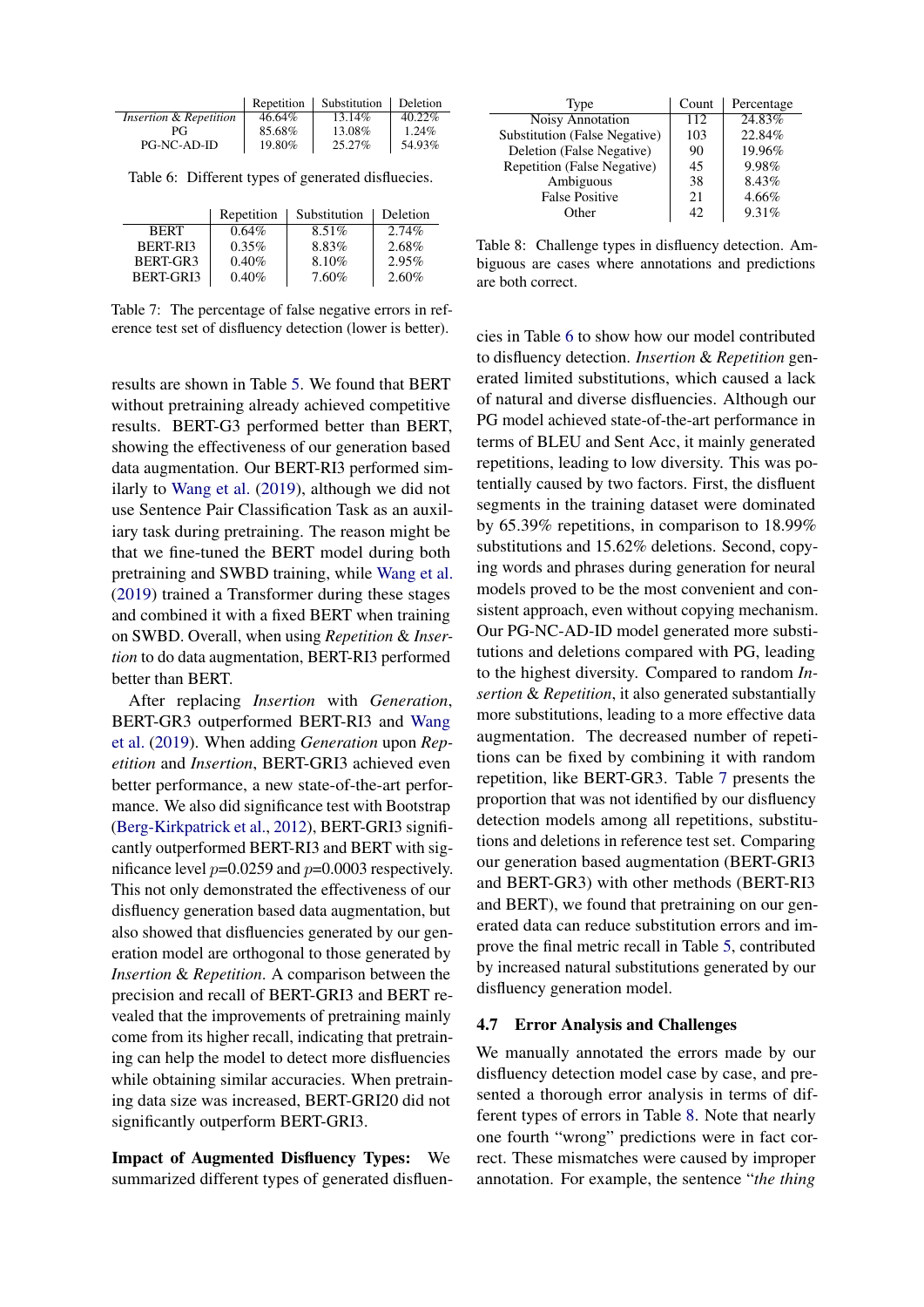*is is that's not enough*" was annotated as a fluent sentence, while the first "is" should be reparandum. Similar noisy annotation issues in the SWBD dataset were a major hindrance to achieving higher performance. With respect to other errors, we saw much more false negatives than false positives. Among false negatives, errors were dominated by substitutions and deletions, although the proportion of repetitions (65.39%) was much more than substitutions (18.99%) and deletions (15.62%) in the original SWBD dataset. This showed that current models do relatively well in identifying repetitions, while detecting substitutions and deletions is still challenging for the model.

## 5 Conclusion

This work presents a simple two-stage disfluency generation model to generate natural and diverse disfluent texts. We further used them as augmented data for pretraining and aiding the task of disfluency detection. Experiments demonstrate that our proposed disfluency generation model outperformed existing baselines; those disfluent sentences generated significantly aided the task of disfluency detection and led to state-of-the-art performances.

### Acknowledgments

We thank the members of Georgia Tech SALT group for their feedback on this work. We gratefully acknowledge the support of NVIDIA Corporation with the donation of GPU used for this research. Diyi Yang is supported in part by a grant from Google. We also thank Nihal Singh and Jinge Yao for their discussion.

## References

- <span id="page-8-5"></span>Jordi Adell, Antonio Bonafonte, David Escudero, and D Informatics. 2006. Disfluent speech analysis and synthesis: a preliminary approach. In *in Proc. of 3th International Conference on Speech Prosody*. Citeseer.
- <span id="page-8-7"></span>Nguyen Bach and Fei Huang. 2019. Noisy bilstmbased models for disfluency detection. *Proc. Interspeech 2019*, pages 4230–4234.
- <span id="page-8-13"></span>Taylor Berg-Kirkpatrick, David Burkett, and Dan Klein. 2012. An empirical investigation of statistical significance in nlp. In *Proceedings of the 2012 Joint Conference on Empirical Methods in Natural Language Processing and Computational Natural Language Learning*, pages 995–1005. Association for Computational Linguistics.
- <span id="page-8-4"></span>Simon Betz, Petra Wagner, and David Schlangen. 2015. Micro-structure of disfluencies: Basics for conversational speech synthesis. In *Sixteenth Annual Conference of the International Speech Communication Association*.
- <span id="page-8-11"></span>Eugene Charniak and Mark Johnson. 2001. Edit detection and parsing for transcribed speech. In *Proceedings of the second meeting of the North American Chapter of the Association for Computational Linguistics on Language technologies*, pages 1–9. Association for Computational Linguistics.
- <span id="page-8-9"></span>Jacob Devlin, Ming-Wei Chang, Kenton Lee, and Kristina Toutanova. 2018. Bert: Pre-training of deep bidirectional transformers for language understanding. *arXiv preprint arXiv:1810.04805*.
- <span id="page-8-3"></span>Li Dong and Mirella Lapata. 2018. Coarse-to-fine decoding for neural semantic parsing. *arXiv preprint arXiv:1805.04793*.
- <span id="page-8-8"></span>Qianqian Dong, Feng Wang, Zhen Yang, Wei Chen, Shuang Xu, and Bo Xu. 2019. Adapting translation models for transcript disfluency detection. In *Proceedings of the AAAI Conference on Artificial Intelligence*, volume 33, pages 6351–6358.
- <span id="page-8-2"></span>Sergey Edunov, Myle Ott, Michael Auli, and David Grangier. 2018. Understanding back-translation at scale. *arXiv preprint arXiv:1808.09381*.
- <span id="page-8-10"></span>Mariano Felice and Zheng Yuan. 2014. Generating artificial errors for grammatical error correction. In *Proceedings of the Student Research Workshop at the 14th Conference of the European Chapter of the Association for Computational Linguistics*, pages 116– 126.
- <span id="page-8-6"></span>James Ferguson, Greg Durrett, and Dan Klein. 2015. Disfluency detection with a semi-markov model and prosodic features. In *Proceedings of the 2015 Conference of the North American Chapter of the Association for Computational Linguistics: Human Language Technologies*, pages 257–262.
- <span id="page-8-0"></span>John J. Godfrey, Edward C. Holliman, and Jane Mc-Daniel. 1992. Switchboard: Telephone speech corpus for research and development. In *Proceedings of the 1992 IEEE International Conference on Acoustics, Speech and Signal Processing - Volume 1*, ICASSP'92, pages 517–520.
- <span id="page-8-1"></span>Raphael Gontijo-Lopes, Sylvia J Smullin, Ekin D Cubuk, and Ethan Dyer. 2020. Affinity and diversity: Quantifying mechanisms of data augmentation. *arXiv preprint arXiv:2002.08973*.
- <span id="page-8-12"></span>Jiatao Gu, Zhengdong Lu, Hang Li, and Victor OK Li. 2016. Incorporating copying mechanism in sequence-to-sequence learning.  $arXiv$  preprint sequence-to-sequence learning. *arXiv:1603.06393*.
- <span id="page-8-14"></span>Dan Hendrycks and Kevin Gimpel. 2016. Gaussian error linear units (gelus). *arXiv preprint arXiv:1606.08415*.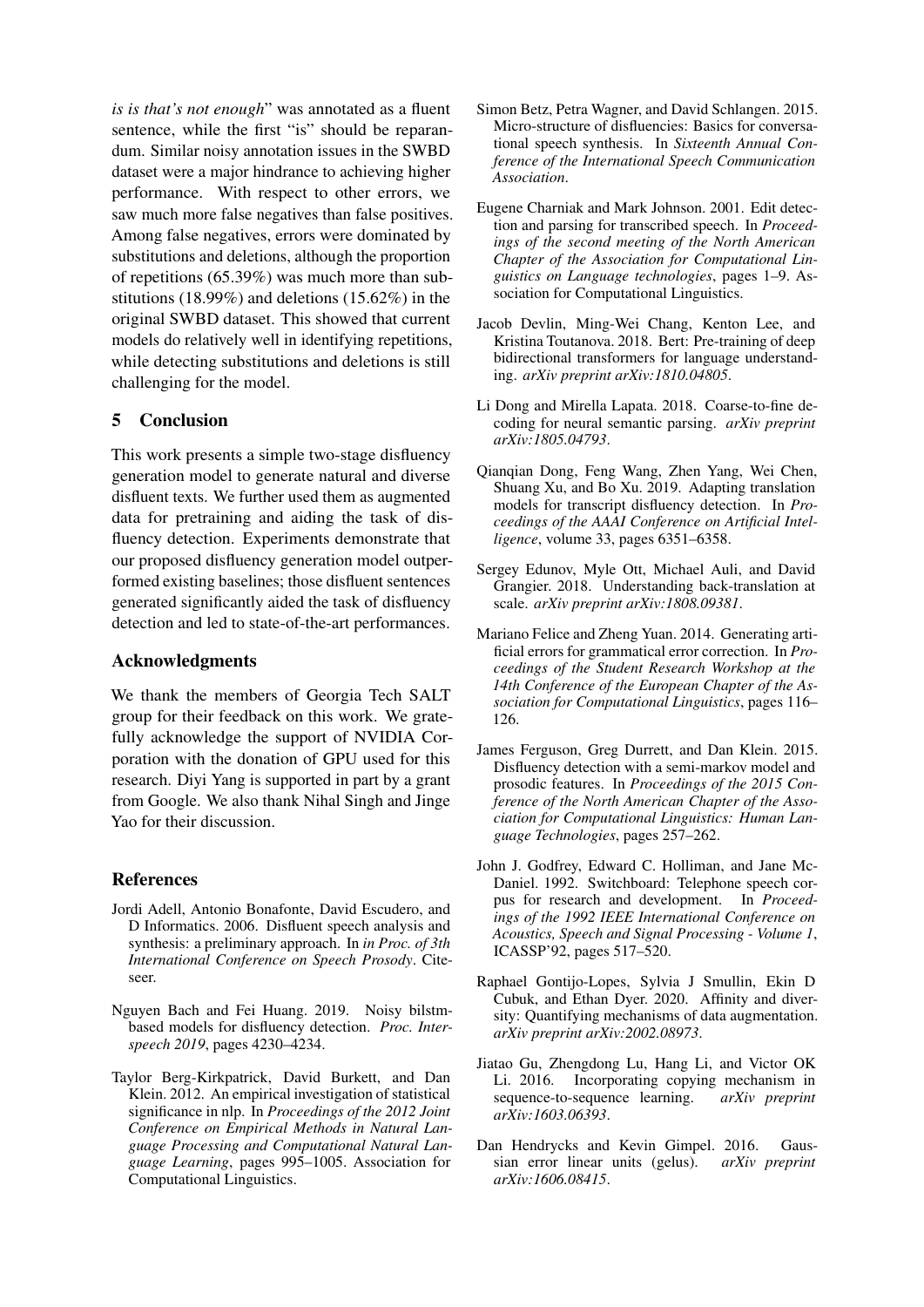- <span id="page-9-11"></span>Julian Hough and David Schlangen. 2015. Recurrent neural networks for incremental disfluency detection. *Interspeech 2015*.
- <span id="page-9-10"></span>Paria Jamshid Lou and Mark Johnson. 2020. Improving disfluency detection by self-training a selfattentive model. *arXiv*, pages arXiv–2004.
- <span id="page-9-15"></span>Sudhanshu Kasewa, Pontus Stenetorp, and Sebastian Riedel. 2018. Wronging a right: Generating better errors to improve grammatical error detection. *arXiv preprint arXiv:1810.00668*.
- <span id="page-9-0"></span>Sabine Kowal. 2009. *Communicating with one another: Toward a psychology of spontaneous spoken discourse*. Springer Science & Business Media.
- <span id="page-9-23"></span>Mike Lewis, Yinhan Liu, Naman Goyal, Marjan Ghazvininejad, Abdelrahman Mohamed, Omer Levy, Ves Stoyanov, and Luke Zettlemoyer. 2019. Bart: Denoising sequence-to-sequence pre-training for natural language generation, translation, and comprehension. *arXiv preprint arXiv:1910.13461*.
- <span id="page-9-20"></span>Jiwei Li, Michel Galley, Chris Brockett, Jianfeng Gao, and Bill Dolan. 2015. A diversity-promoting objective function for neural conversation models. *arXiv preprint arXiv:1510.03055*.
- <span id="page-9-2"></span>Paria Jamshid Lou, Peter Anderson, and Mark Johnson. 2018. Disfluency detection using auto-correlational neural networks. *arXiv preprint arXiv:1808.09092*.
- <span id="page-9-7"></span>Paria Jamshid Lou and Mark Johnson. 2018. Disfluency detection using a noisy channel model and a deep neural language model. *arXiv preprint arXiv:1808.09091*.
- <span id="page-9-22"></span>Minh-Thang Luong, Hieu Pham, and Christopher D Manning. 2015. Effective approaches to attentionbased neural machine translation. *arXiv preprint arXiv:1508.04025*.
- <span id="page-9-5"></span>Kirsty McDougall and Martin Duckworth. 2017. Profiling fluency: An analysis of individual variation in disfluencies in adult males. *Speech Communication*, 95:16–27.
- <span id="page-9-1"></span>Christine H Nakatani and Julia Hirschberg. 1994. A corpus-based study of repair cues in spontaneous speech. *The Journal of the Acoustical Society of America*, 95(3):1603–1616.
- <span id="page-9-19"></span>Kishore Papineni, Salim Roukos, Todd Ward, and Wei-Jing Zhu. 2002. Bleu: a method for automatic evaluation of machine translation. In *Proceedings of the 40th annual meeting on association for computational linguistics*, pages 311–318. Association for Computational Linguistics.
- <span id="page-9-14"></span>Matthew E Peters, Mark Neumann, Mohit Iyyer, Matt Gardner, Christopher Clark, Kenton Lee, and Luke Zettlemoyer. 2018. Deep contextualized word representations. *arXiv preprint arXiv:1802.05365*.
- <span id="page-9-18"></span>Alec Radford, Jeffrey Wu, Rewon Child, David Luan, Dario Amodei, and Ilya Sutskever. 2019. Language models are unsupervised multitask learners. *OpenAI Blog*, 1(8):9.
- <span id="page-9-8"></span>Mohammad Sadegh Rasooli and Joel Tetreault. 2013. Joint parsing and disfluency detection in linear time. In *Proceedings of the 2013 Conference on Empirical Methods in Natural Language Processing*, pages 124–129.
- <span id="page-9-17"></span>Abigail See, Peter J Liu, and Christopher D Manning. 2017. Get to the point: Summarization with pointer-generator networks. *arXiv preprint arXiv:1704.04368*.
- <span id="page-9-16"></span>Ashish Vaswani, Noam Shazeer, Niki Parmar, Jakob Uszkoreit, Llion Jones, Aidan N Gomez, Łukasz Kaiser, and Illia Polosukhin. 2017. Attention is all you need. In *Advances in neural information processing systems*, pages 5998–6008.
- <span id="page-9-6"></span>Feng Wang, Wei Chen, Zhen Yang, Qianqian Dong, Shuang Xu, and Bo Xu. 2018. Semi-supervised disfluency detection. In *Proceedings of the 27th International Conference on Computational Linguistics*, pages 3529–3538.
- <span id="page-9-3"></span>Shaolei Wang, Wanxiang Che, Qi Liu, Pengda Qin, Ting Liu, and William Yang Wang. 2019. Multitask self-supervised learning for disfluency detection. *arXiv preprint arXiv:1908.05378*.
- <span id="page-9-12"></span>Shaolei Wang, Wanxiang Che, and Ting Liu. 2016. A neural attention model for disfluency detection. In *Proceedings of COLING 2016, the 26th International Conference on Computational Linguistics: Technical Papers*, pages 278–287.
- <span id="page-9-13"></span>Shaolei Wang, Wanxiang Che, Yue Zhang, Meishan Zhang, and Ting Liu. 2017. Transition-based disfluency detection using lstms. In *Proceedings of the 2017 Conference on Empirical Methods in Natural Language Processing*, pages 2785–2794.
- <span id="page-9-4"></span>Wen Wang, Gokhan Tur, Jing Zheng, and Necip Fazil Ayan. 2010. Automatic disfluency removal for improving spoken language translation. In *2010 IEEE International Conference on Acoustics, Speech and Signal Processing*, pages 5214–5217. IEEE.
- <span id="page-9-21"></span>Thomas Wolf, L Debut, V Sanh, J Chaumond, C Delangue, A Moi, P Cistac, T Rault, R Louf, M Funtowicz, et al. 2019. Huggingface's transformers: State-of-the-art natural language processing. *ArXiv, abs/1910.03771*.
- <span id="page-9-9"></span>Shuangzhi Wu, Dongdong Zhang, Ming Zhou, and Tiejun Zhao. 2015. Efficient disfluency detection with transition-based parsing. In *Proceedings of the 53rd Annual Meeting of the Association for Computational Linguistics and the 7th International Joint Conference on Natural Language Processing (Volume 1: Long Papers)*, pages 495–503.